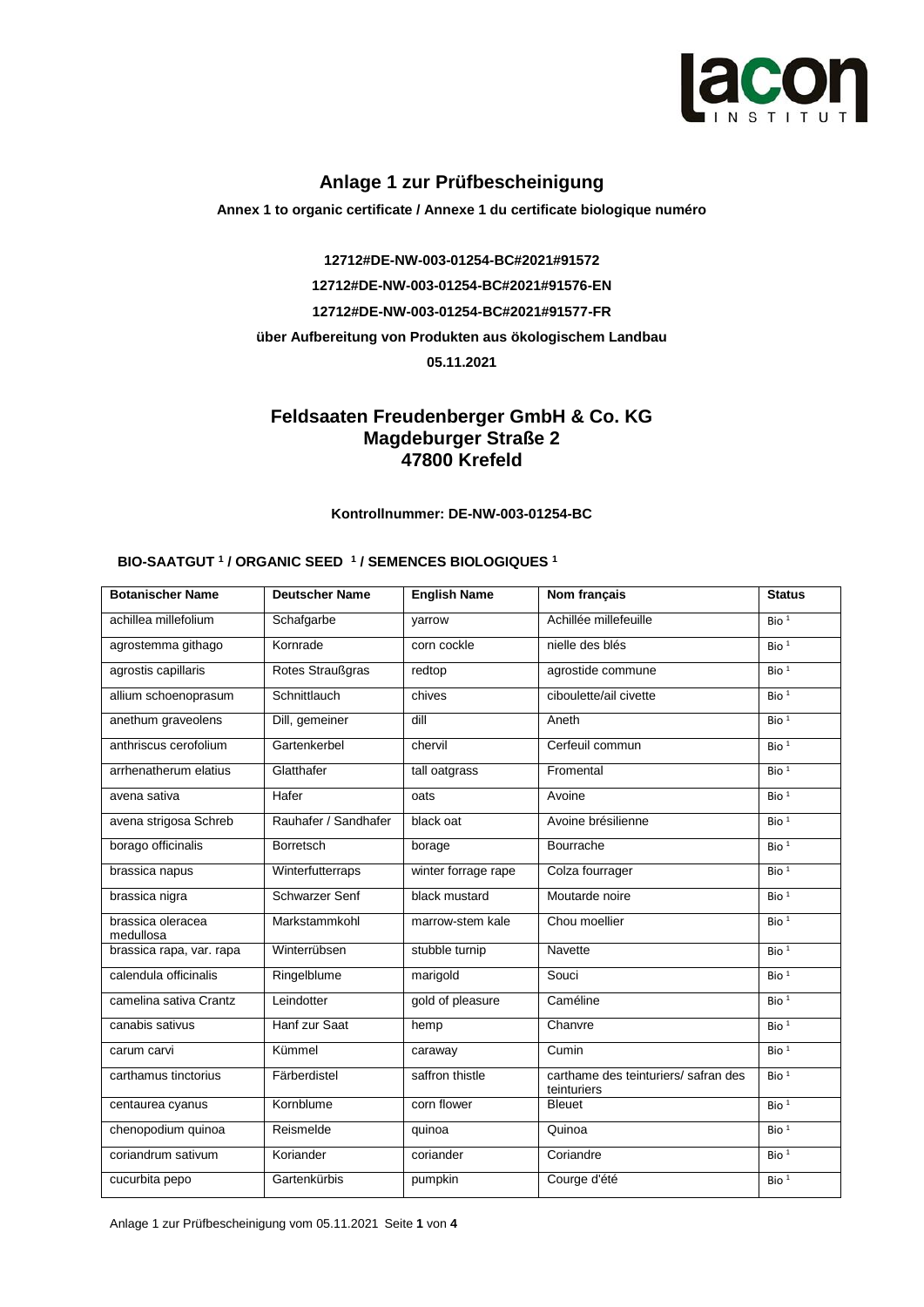# lacon

| dactylis glomerata          | Knaulgras                       | orchard grass                                    | Dactyle                            | Bio <sup>1</sup> |
|-----------------------------|---------------------------------|--------------------------------------------------|------------------------------------|------------------|
| eruca sativa                | Ölrauke                         | rocket<br>Roquette                               |                                    | Bio $1$          |
| fagopyrum esculentum        | Buchweizen, echter              | Sarrasin, esculentum<br>buckwheat,<br>esculentum |                                    | Bio <sup>1</sup> |
| fagopyrum tataricum         | Buchweizen, falscher            | buckwheat, tataricum<br>Sarrasin, tataricum      |                                    | Bio <sup>1</sup> |
| festuca arundinacea         | Rohrschwingel                   | tall fescue                                      | Fétuque élevée                     | Bio $1$          |
| festuca pratensis           | Wiesenschwingel                 | meadow fescue                                    | Fétuque des prés                   | Bio <sup>1</sup> |
| festuca rubra commutata     | Rotschwingel,<br>horstbildend   | chewing fescue                                   | Fétuque rouge gazonnante           | Bio <sup>1</sup> |
| festuca rubra rubra         | Rotschwingel,<br>ausläufertr.   | strong cr. red fescue                            | Fétuque rouge traçante             | Bio $1$          |
| festuca rubra trachyphylla  | Schafschwingel                  | hard fescue                                      | Fétuque ovine                      | Bio <sup>1</sup> |
| festulolium                 | Wiesenschweidel                 | festulolium                                      | Festulolium                        | Bio $1$          |
| foeniculum vulgare          | Fenchel                         | fennel                                           | Fenouil                            | Bio <sup>1</sup> |
| glycine max                 | Sojabohne                       | soybean                                          | Soja                               | Bio <sup>1</sup> |
| helianthus annuus           | Sonnenblume                     | sunflower                                        | Tournesol                          | Bio <sup>1</sup> |
| hordeum vulgare             | Gerste                          | barley                                           | Orge                               | Bio <sup>1</sup> |
| isatis tinctoria            | Färberwald                      | dyer's woad                                      | pastel des teinturiers             | Bio <sup>1</sup> |
| lathyrus sativus            | Saat-Platterbse                 | chickling vetch                                  | gesse cultivée                     | Bio $1$          |
| lepidium sativum            | Kresse                          | garden cress                                     | Cresson                            | Bio <sup>1</sup> |
| linum usitatissimum         | Öllein                          | linseed                                          | Lin                                | Bio $1$          |
| Iolium italicum             | Welsches Weidelgras             | Italian ryegrass                                 | Ray-grass d'Italie, non alternatif | Bio $1$          |
| Iolium perenne              | Deutsches<br>Weidelgras         | perennial ryegrass                               | Ray-grass anglais                  | Bio <sup>1</sup> |
|                             |                                 |                                                  |                                    |                  |
| Iolium westerwoldicum       | Einjähriges                     | annual ryegrass                                  | Ray-grass d'Italie, alternatif     | Bio $1$          |
| Iolium x boucheanum         | Weidelgras<br>Bastardweidelgras | hybrid ryegrass                                  | Ray-grass hybride                  | Bio $1$          |
| Kunth<br>lotus corniculatus | Hornschotenklee                 | birdsfoot trefoil                                | Lotier corniculé                   | Bio <sup>1</sup> |
| lupinus albus               | Süsslupine, weiße               | lupin, white                                     | Lupin blanc doux                   | Bio <sup>1</sup> |
| lupinus angustifolius       | Lupinen, blaue                  | lupin, blue                                      | Lupin bleu                         | Bio <sup>1</sup> |
| lupinus luteus              | Lupine, gelbe                   | lupin, yellow                                    | Lupin jaune                        | Bio <sup>1</sup> |
| malva sylvestris            | Malve                           | mallow                                           | Mauve sylvestre                    | Bio <sup>1</sup> |
| matricaria chamomilla       | Kamille, echte                  | wold chamomile                                   | matricaire camomille               | Bio $1$          |
| medicago lupulina           | Gelbklee                        | yellow trefoil                                   | Minette                            | Bio <sup>1</sup> |
| medicago sativa             | Luzerne                         | alfalfa                                          | Luzerne                            | Bio <sup>1</sup> |
| melilotus albus             | Bokharaklee,                    | white sweet clover                               | Mélilot blanc                      | Bio <sup>1</sup> |
| melilotus officinalis       | weißblühend<br>Bokharaklee,     | yellow sweet clover                              | Mélilot jaune                      | Bio <sup>1</sup> |
| melissa officinalis         | gelbblühend<br>Zitronenmelisse  | lemon balm                                       | mélisse officinale                 | Bio <sup>1</sup> |
| nigella sativa              | Schwarzkümmel                   | black caraway                                    | Nigelle cultivée                   | Bio <sup>1</sup> |
| onobrychis viciaefolia      | Esparsette                      | sainfoin                                         | Sainfoin                           | Bio <sup>1</sup> |
| ornithopus sativus          | Serradella                      | serradella                                       | Serradelle                         | Bio <sup>1</sup> |
| panicum miliaceum           | Rispenhirse                     | millet                                           | Millet                             | Bio <sup>1</sup> |
| pastinaca sativa            | Pastinake                       | parsnip                                          | Panais                             | Bio $1$          |
| petroselinum cripsum        | Petersilie                      | parsley                                          | Persil                             | Bio <sup>1</sup> |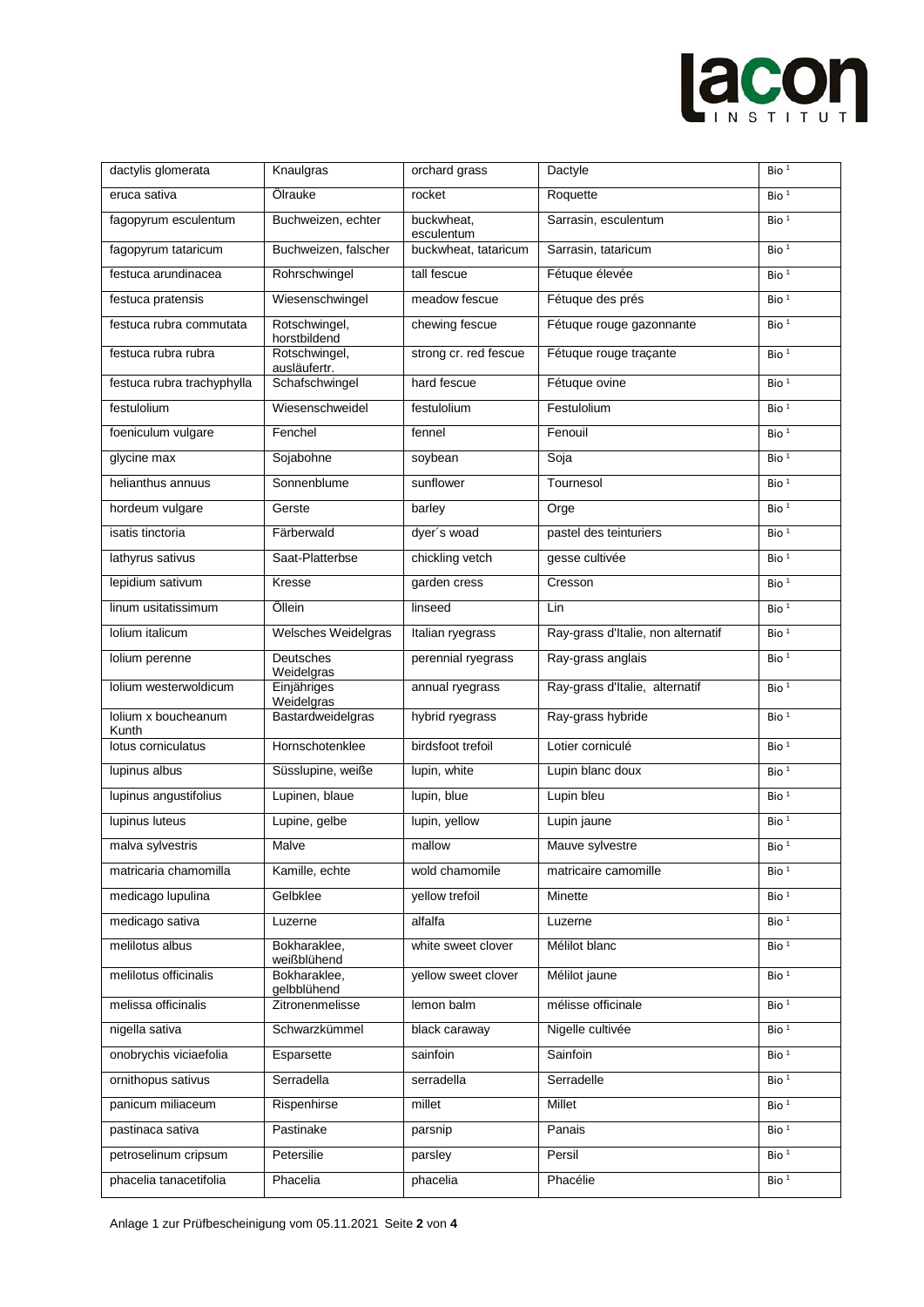## lacon

| phalaris arundinacea         | Rohrglanzgras       | reed canary grass              | Phalaris roseau          | Bio <sup>1</sup> |
|------------------------------|---------------------|--------------------------------|--------------------------|------------------|
| phleum pratense              | Wiesenlieschgras    | timothy                        | Fléole des prés          | Bio <sup>1</sup> |
| pisum sativum                | Körnererbse         | large blue peas                | Pois protéagineaux       | Bio <sup>1</sup> |
| pisum sativum                | Futtererbse         | forrage peas                   | Pois fourrager           | Bio <sup>1</sup> |
| plantago lanceolata          | Spitzwegerich       | plantain                       | Plantain                 | Bio <sup>1</sup> |
| poa pratensis                | Wiesenrispe         | smooth stalked<br>meadow grass | Pâturin des prés         | Bio <sup>1</sup> |
| raphanus sativus             | Ölrettich           | fodder radish                  | Radis fourrager          | Bio <sup>1</sup> |
| sanguisorba minor            | Kleiner Wiesenknopf | lesser burnet                  | pimprenelle              | Bio $1$          |
| secale cereale               | Grünschnittroggen   | fodder rye                     | Seigle fourrager d'hiver | Bio <sup>1</sup> |
| secale cereale               | Sommerroggen        | summer rye                     | Seigle printemps         | Bio <sup>1</sup> |
| secale cereale               | Winterroggen        | winter rye                     | Seigle d'hiver           | Bio <sup>1</sup> |
| secale multicaule            | Waldstaudenroggen   | perennial rye                  | Seigle des bois          | Bio <sup>1</sup> |
| sinapis alba                 | Gelbsenf            | white mustard                  | Moutarde blanche         | Bio <sup>1</sup> |
| trifolium alexandrium        | Alexandrinerklee    | berseem clover                 | Trèfle d'Alexandrie      | Bio <sup>1</sup> |
| trifolium hybridum           | Schwedenklee        | alsike clover                  | Trèfle hybride           | Bio <sup>1</sup> |
| trifolium incanatum          | Inkarnatklee        | crimson Clover                 | Trèfle incarnat          | Bio <sup>1</sup> |
| trifolium pratense           | Rotklee             | red clover                     | Trèfle violet            | Bio <sup>1</sup> |
| trifolium repens             | Weißklee            | white clover                   | Trèfle blanc             | Bio <sup>1</sup> |
| trifolium resupinatum        | Perserklee          | Persian clover                 | Trèfle de perse          | Bio <sup>1</sup> |
| trifolium squarrosum         | Sparriger Klee      | squarrosum clover              | Trèfle squarrosum        | Bio <sup>1</sup> |
| trigonella caerulea          | Schabzigerklee      | blue sweet clover              | Mélilot bleu             | Bio <sup>1</sup> |
| trigonella foenum<br>graecum | Bockshornklee       | fenugreek                      | Fenugrec                 | Bio <sup>1</sup> |
| x Triticosecale              | <b>Triticale</b>    | triticale                      | Triticale                | Bio <sup>1</sup> |
| triticum aestivum            | Weizen              | wheat                          | Blé                      | Bio <sup>1</sup> |
| triticum spelta              | Dinkel              | spelt                          | Épeautre                 | Bio <sup>1</sup> |
| vicia faba                   | Ackerbohne          | field beans                    | Féverole                 | Bio <sup>1</sup> |
| vicia pannonica              | Pannonische Wicken  | chickling vetch                | Vesce de Pannonie        | Bio <sup>1</sup> |
| vicia sativa                 | Sommerwicken        | common vetch                   | Vesce commune            | Bio <sup>1</sup> |
| vicia villosa                | Winterwicken        | hairy vetch                    | Vesce velue              | Bio <sup>1</sup> |
| vigna radiata                | Mungbohnen          | mung bean                      | Haricot mungo            | Bio <sup>1</sup> |
| zea mais                     | Mais                | maize                          | Maïs                     | Bio <sup>1</sup> |